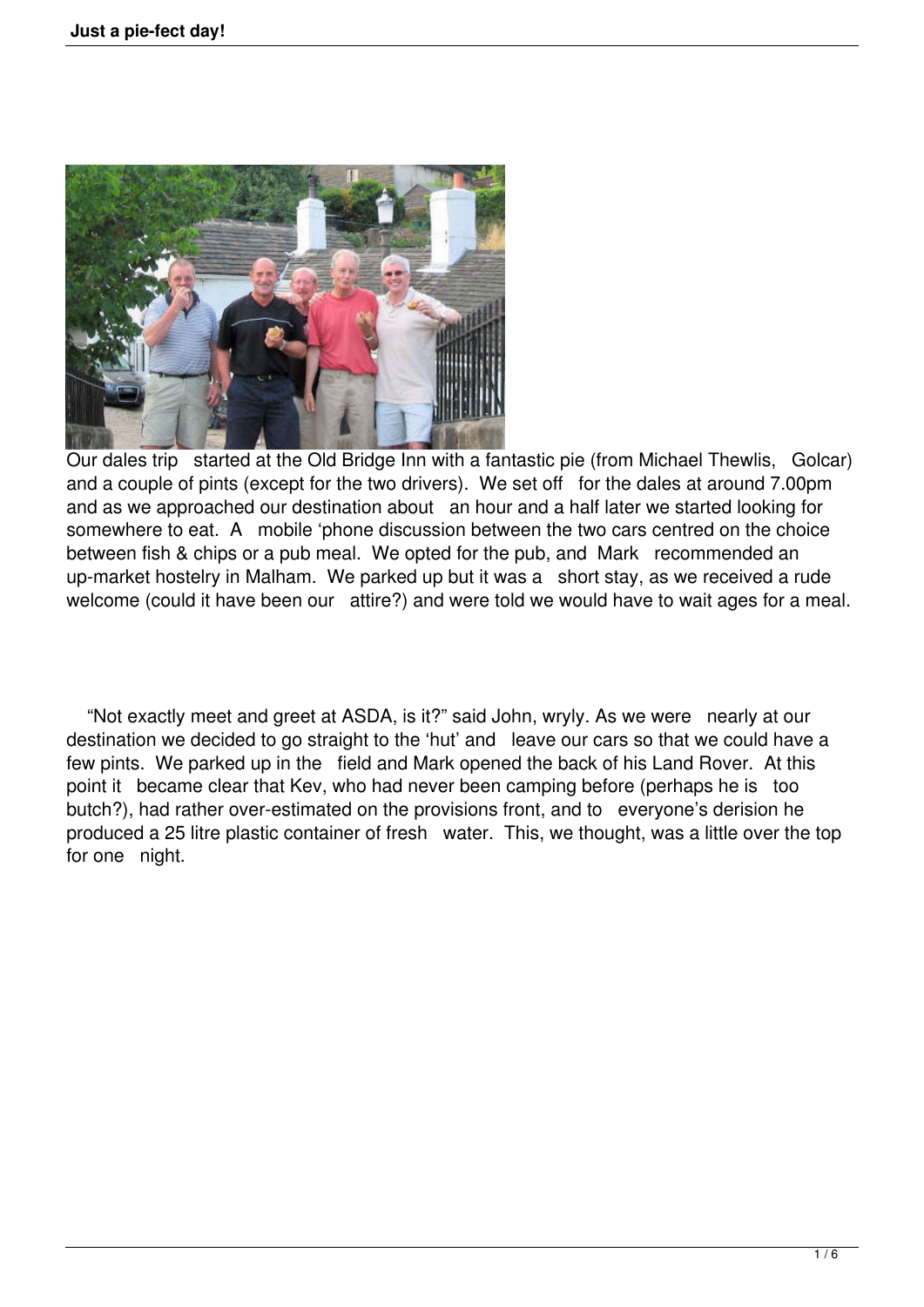

taes talaa tordas nimboshi jindalis ontsiliti e talinlarigi ilaayis tatapnowa dyahinis eali dahawiji sejb baldik



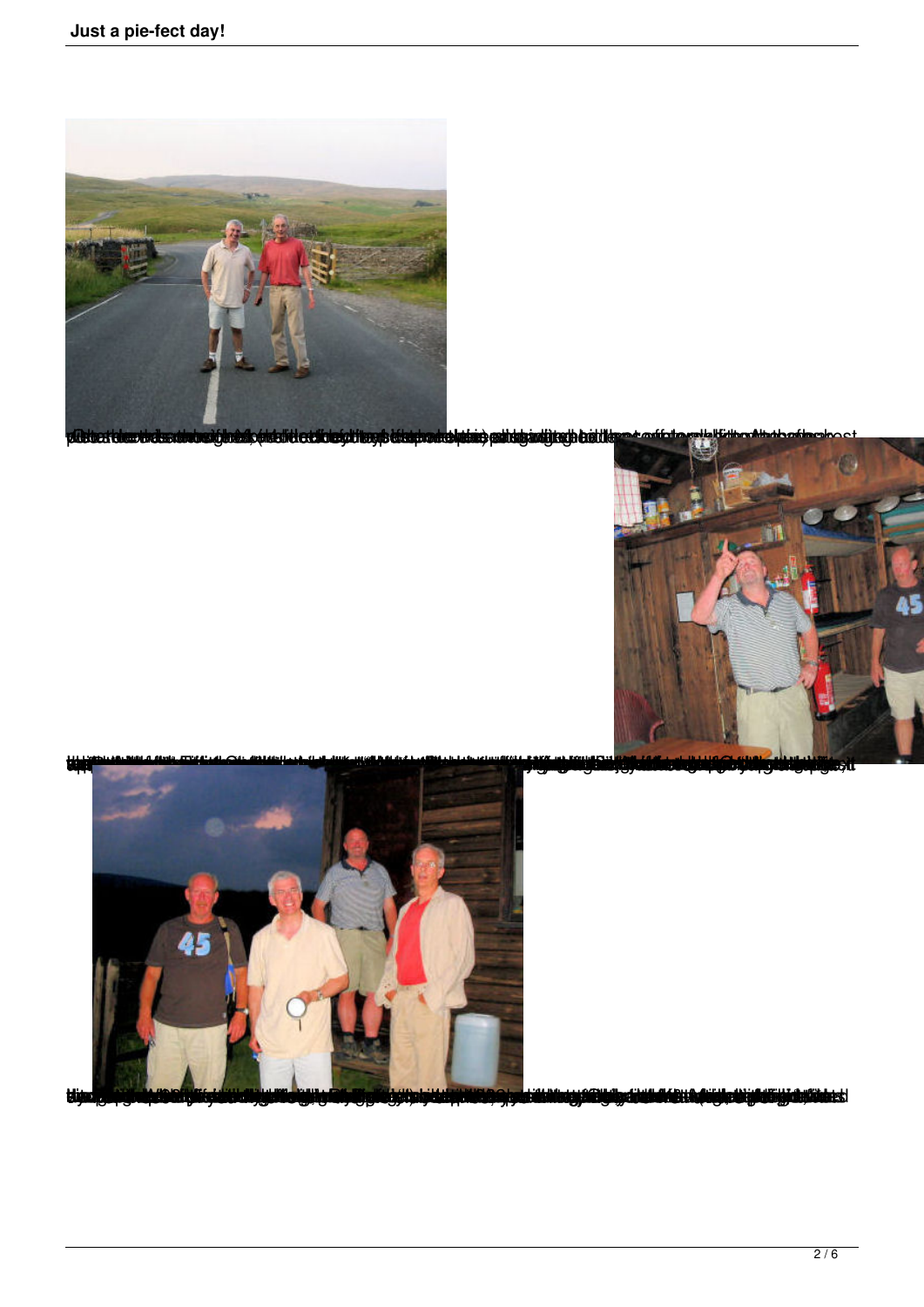



**de de la politica de la citatulación de la citatulación de la citatulación de la citatulación de la citatulació**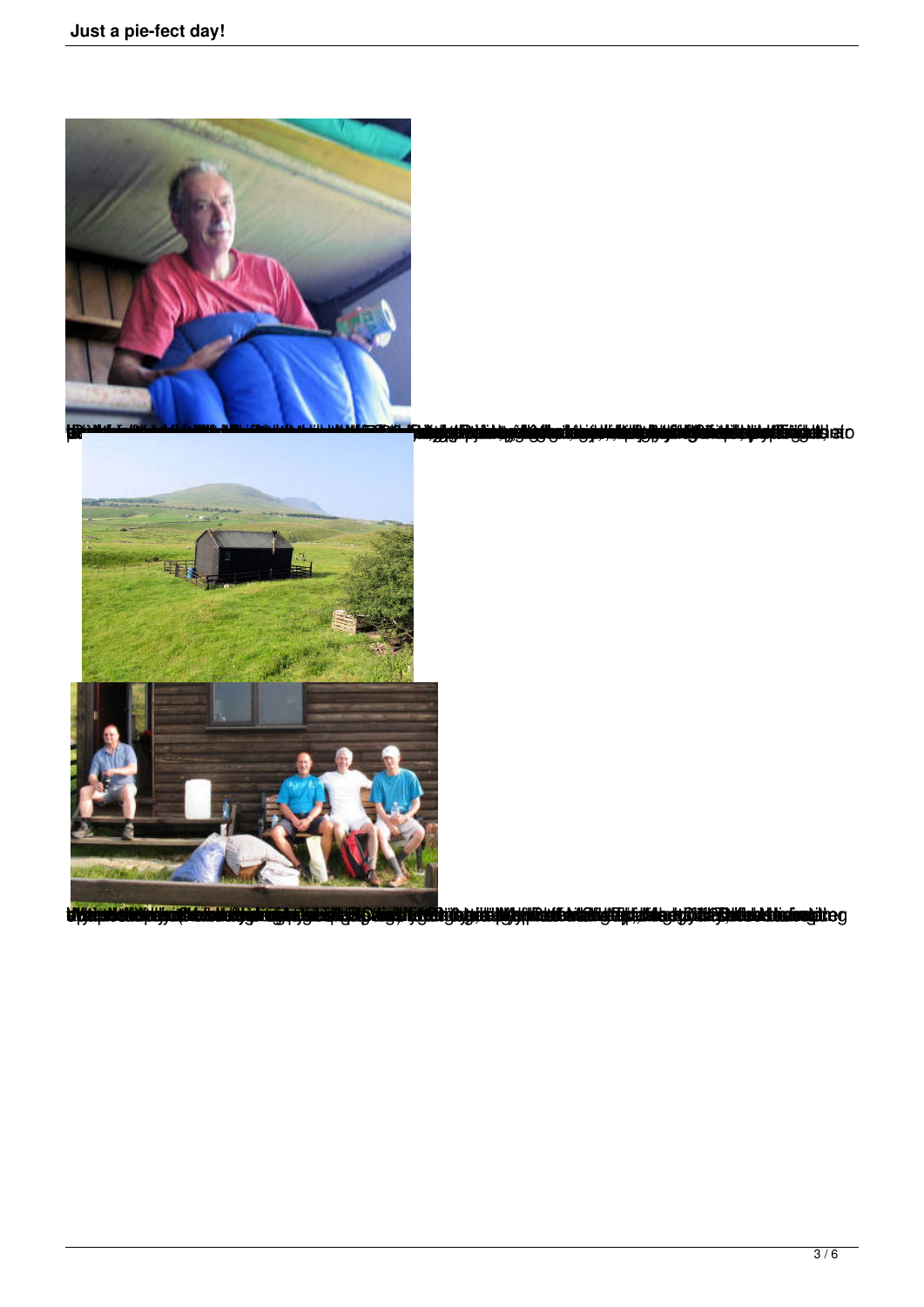

al webhelf lagdaiviers on a dela prays belastic empetitive a repeating to be the pst appring opports faits, evitie insistable nigheds and

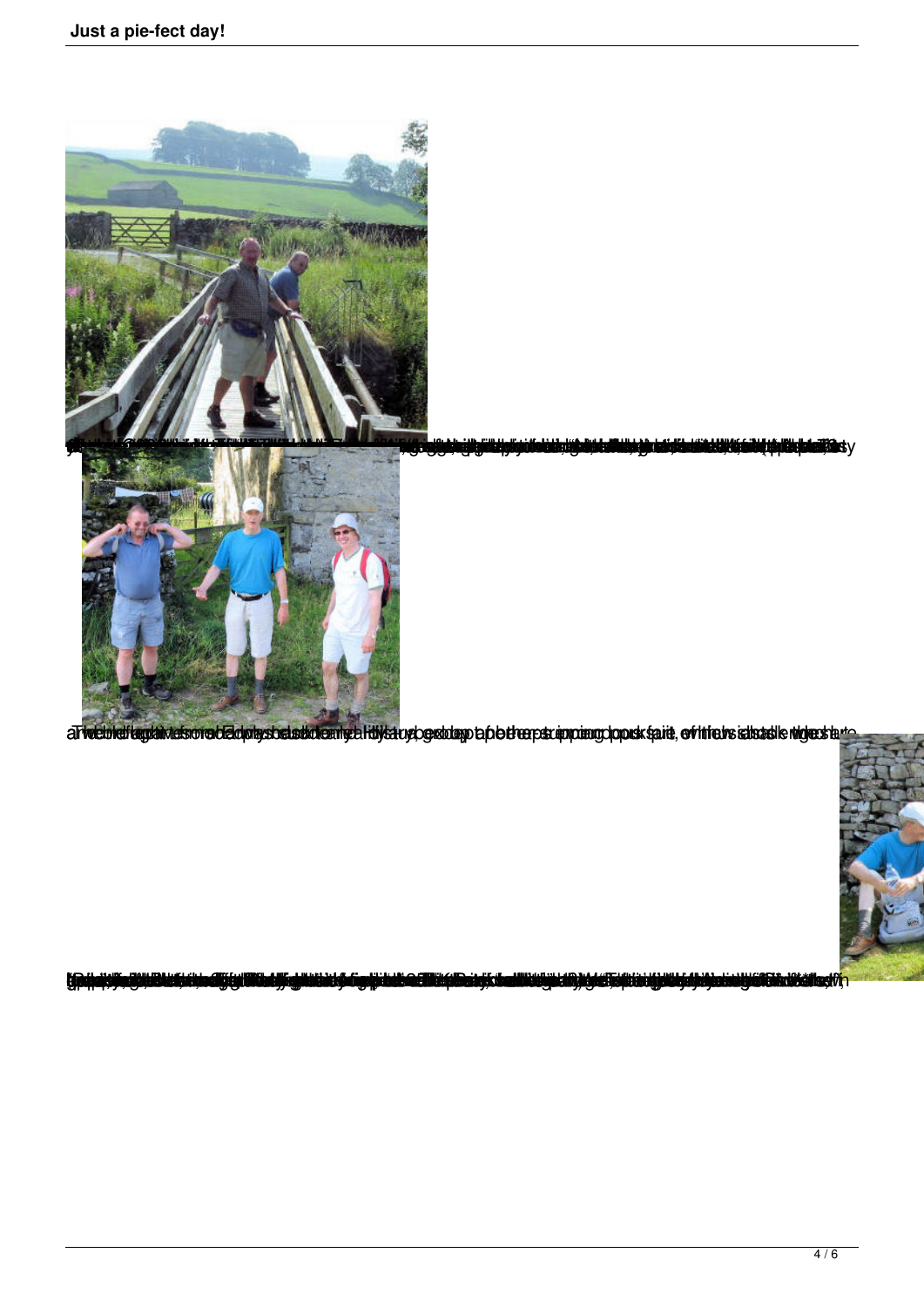